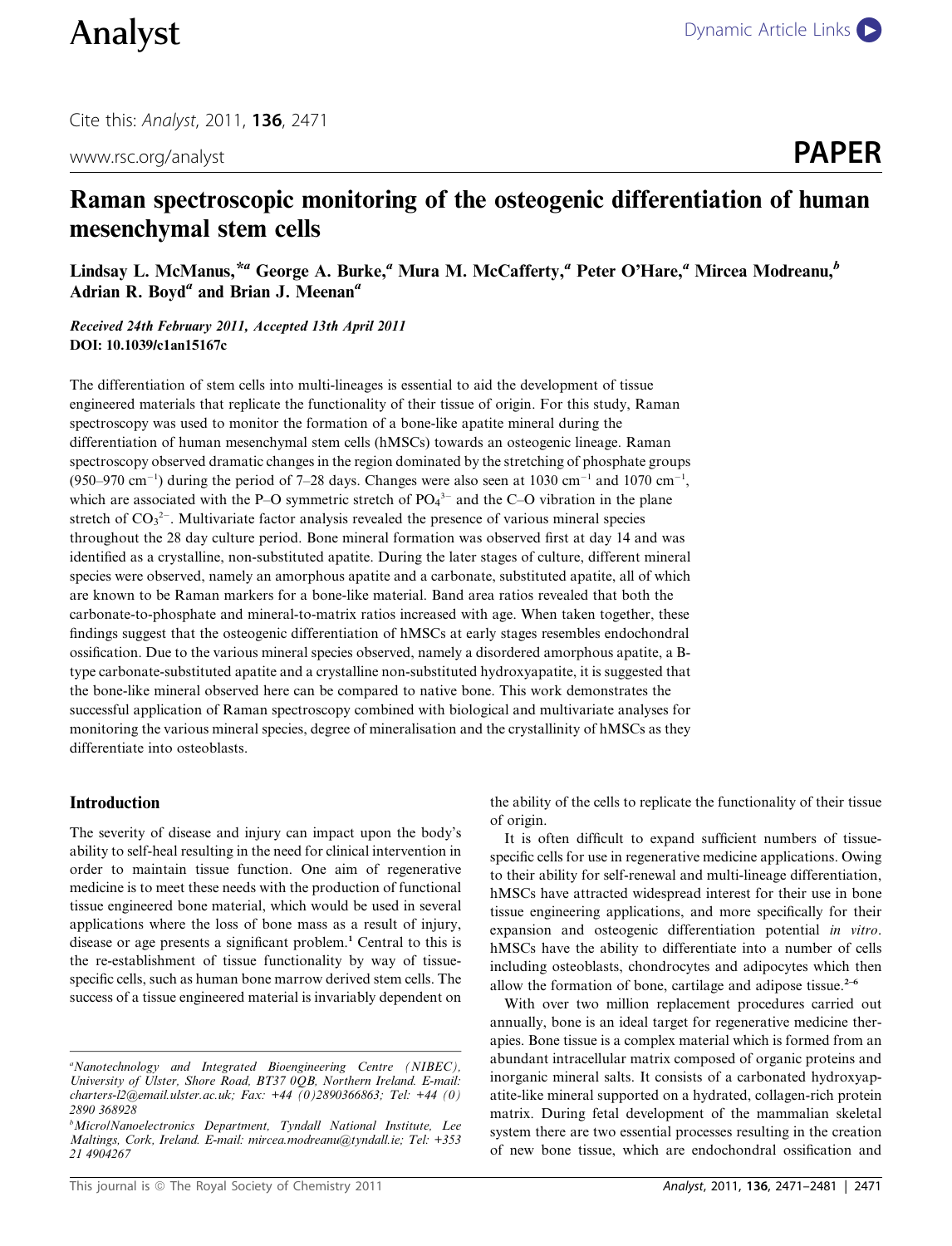intramembranous ossification. Intramembranous ossification is the process by which flat bones such as those in the skull and collarbones are formed from connective tissue. Endochondral ossification occurs in the development of the long bones and most of the other bones in the body, and involves the mineralisation of cartilaginous template.<sup>7,8</sup>

Bone formation is both a complex and tightly regulated process that has been studied extensively. However, the composition of the mineral and matrix environments during the mineralisation process is not well understood.7,9 Researchers generally use gene expression, microarray analysis, protein expression and histological stains or any combination of these.7–11 However, these methods fail to identify the composition of the mineral and matrix environments formed during mineralisation, for example, alizarin red staining detects the presence of mineral and the initial deposition of mineral but is unable to characterise the mineral species. Raman spectroscopy overcomes this limitation by using information from vibrations of an ion or molecule within a mineral lattice, such as phosphate and carbonate, to identify the mineral formed during osteogenic differentiation, as well as the vibrations from the protein matrix.<sup>8</sup> Indeed, the application of optical spectroscopy for stem cell differentiation has been extensively reviewed.<sup>12</sup> To date, the study of the mineral and proteinaceous content in bone and also the non-collagenous proteins found in the extracellular matrix (ECM) has been dominated by the use of infrared spectroscopy13–15 this is due to its sensitivity to the organic and inorganic elements of bone tissue. Recently, Krafft et al. carried out studies of hMSCs differentiating into osteoblasts,<sup>16</sup> as have Salasznyk et al.<sup>17</sup> Krafft et al. used Fourier transform infrared spectroscopy in order to identify the differentiation state of individual hMSCs. Spectra from all samples highlighted bands which are characteristic of proteins, including amide III, II and I  $(1250 \text{ cm}^{-1})$ , 1540 cm<sup>-1</sup> and 1655 cm<sup>-1</sup>), COO<sup>-</sup> (1400 cm<sup>-1</sup>) and CH<sub>3</sub>  $(1455 \text{ cm}^{-1})$ . Increases in the bands at 1025, 1080 and 1152 cm<sup>-1</sup> were also observed in the spectra of the control samples, these are suggested to be due to the accumulation of glycogen. In the spectra of the hMSCs that were cultured with osteogenic stimulants there was evidence of increased bands at 987, 1086 and  $1112 \text{ cm}^{-1}$ , which are markers for a bone-like material, thus indicating the presence of a mineral species.<sup>16</sup> Furthermore, various groups have highlighted the importance of phosphate symmetric stretching during cell differentiation using infrared spectroscopy.18–20

Despite this, the potential for in vivo applications is limited due to the strong absorption of water. Moreover the spatial resolution for infrared is restricted to approximately  $10 \mu m$  and therefore infrared spectroscopy is not the preferred technique for cell analysis. The low Raman scattering efficiency of water combined with the high sensitivity and spatial resolution, and its capability of obtaining spectra that are low in fluorescence using near-infrared lasers place the Raman technique as the favorable tool for cell analysis with a spatial resolution of between 0.1 and 1 µm. Also, the vibrational bands observed in Raman spectra allow discrimination between the chemical species that are present, and as such these bands are narrow so even small changes in both frequency and band shape can be observed.

Raman spectroscopy is a measurement of the wavelength and intensity of inelastically scattered light from a molecule and in

biological tissues it is particularly sensitive to the vibrations of the mineralised species, such as the carbonate and phosphate bands found in bone tissue. This is due to the symmetrical vibrations of a molecule which are the most intense bands observed in Raman, and particularly in the Raman spectra of mineralised tissue, the most prominent vibrational band is the  $PO<sub>4</sub><sup>3-</sup> v<sub>1</sub>$  symmetric stretch. Moreover, changes in both the frequency and shape of the PO symmetric stretch are dependent upon the mineral environment and will therefore change with mineral crystallinity and ionic incorporation.<sup>7,10,21</sup> There are several bands to characterise the mineral and matrix in the Raman spectrum of bone which are summarised in Table 1.7–9,22,23

Using a combination of chemical, molecular and biological characterisation techniques we investigated the bone nodules formed from hMSCs. This paper presents evidence of a carbonated apatite-like mineral formed in hMSCs at the earliest stages of formation and its development over 28 days.We are able tomonitor changes in the  $PO_4^3$  symmetrical band shape and frequency, which reveal variations in crystallinity throughout the culture.

## Materials and methods

## Cell culture

hMSCs derived from the bone marrow of a 22 year old female (Lonza, UK) were used in this study. Cells were maintained in non-osteogenic media: DMEM high glucose supplemented with 10% foetal bovine serum (Invitrogen, UK). hMSCs were directed towards an osteogenic lineage by culturing hMSCs in non-osteogenic media supplemented with 10 nM dexamethasone, 10 mM  $\beta$ -glycerophosphate and 50  $\mu$ M ascorbic acid-2-phosphate (Sigma Aldrich, UK). hMSCs were seeded at a density of approximately  $1 \times 10^5$  cells per cm<sup>2</sup> onto 15 mm  $\times$  15 mm fused silica substrates (The Technical Glass Company, UK). At 7 day intervals cells were fixed in 100% methanol for 10 minutes, samples were then air dried for 1 hour prior to Raman analysis.

#### Alizarin red staining

To confirm and quantify the extent of mineralisation, alizarin red staining (AR) was performed at days 7, 14, 21 and 28. Cells were washed three times in PBS, fixed and permeabilised in 4% PFA for 20 minutes at room temperature then washed twice in deionised water to remove residual PFA. Cells were stained with 2% alizarin red for 30 minutes at room temperature with gentle

Table 1 Band assignments for Raman spectra of bone<sup> $7-9,22,23$ </sup>

| Raman                            | Peak                                      |
|----------------------------------|-------------------------------------------|
| frequency shift/cm <sup>-1</sup> | assignment (intensity)                    |
| 855                              | Hydroxyproline ring                       |
| 876                              | Hydroxyproline ring                       |
| 950-964                          | $PQ_4^{3-}v_1$ (P–O symmetric stretch)    |
| $1001 - 1003$                    | Phenylalanine                             |
| 1030                             | $PO43- v3 (P-O asymmetric stretch)$       |
| $1065 - 1070$                    | $CO_3^{2-}$ $v_1$ (P–O symmetric stretch) |
| 1245, 1270                       | Amide III                                 |
| 1445                             | $CH2$ wag                                 |
| 1665                             | Amide I                                   |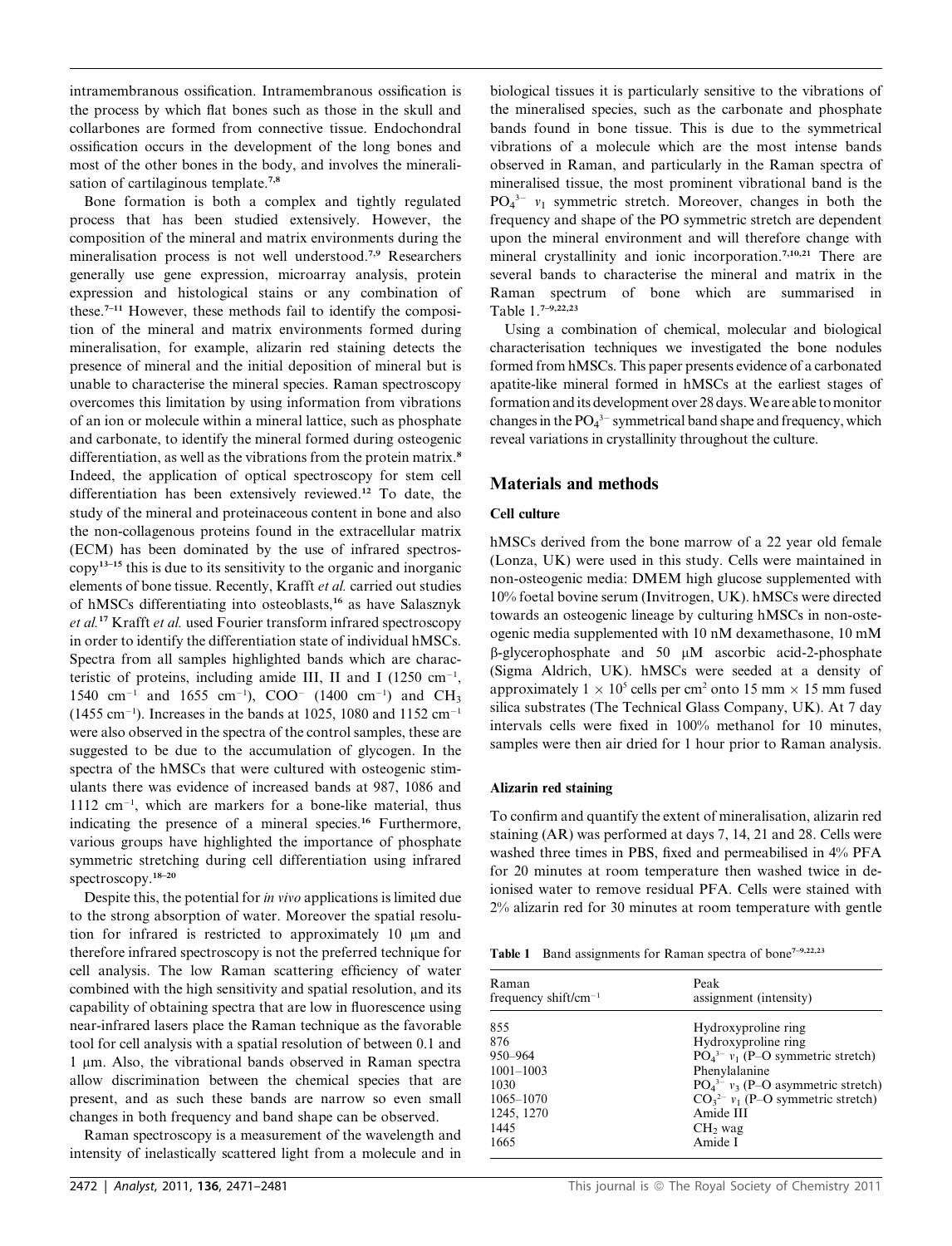shaking. For the colorimetric assay 3.6% (0.1 M) cetylpyridinium chloride was added to each sample for 45 minutes and the optical density was measured at 405 nm.

# Raman spectroscopy

Confocal Raman spectra of non-osteogenic and osteogenic cultured hMSC samples were obtained at seven day intervals up to 28 days using the Renishaw inVIA Reflex spectrometer connected to a Leica microscope and equipped with a 514 nm linefocus laser and a lateral spatial resolution of  $0.1 \mu m$ . Before the acquisition of the Raman measurements the system was calibrated to the  $520.5 \text{ cm}^{-1}$  spectral line using an internal silicon reference. The laser beam was focused through a  $50 \times (NA = 0.9)$ long working distance (2 mm) objective. Under these conditions, the laser spot size on the sample was  $1.5 \mu m$ . Spectra covering the fingerprint region (600–1800 cm<sup>-1</sup>) were recorded at a resolution of  $1.7 \text{ cm}^{-1}$ , with  $200 \text{ s}$  integration time per spectrum. Raman backscattered radiation was collected by the same objective passed through a 514 nm edge filter to block Rayleigh scattering and reflected laser light, before being directed through a 50 µm slit into the spectrometer equipped with a 1800 lines/mm grating, and finally detected by a deep-depletion charge-coupled device detector. Eight Raman spectra were acquired for each seven day time point. The laser power (<10 mW) on the samples was carefully controlled in order to avoid the damage or burning of the samples.

# Data pre-processing

It is accepted that spectral artifacts can have a considerable effect on the interpretation of data. Therefore it is necessary to distinguish between biochemical information and undesired effects. With Raman spectroscopy, is it known that before data interpretation can be performed, pre-processing of data should be carried out. To this end Origin 7 software (OriginLab, USA) was used to routinely pre-process the raw data. In the first instance, band alignment was performed to correct for instrumental spectral shifts. As such all spectra were normalised using the area of the  $1449 \text{ cm}^{-1}$  band. A multipoint baseline correction and smoothing by a 5-point Savitzky–Golay filter was also employed for each Raman spectrum. Contributions of the fused silica substrate were subtracted, however, small contributions may still be present. The area of individual vibrational bands was computed using the curve-fitting option of Origin 7 software.

# Univariate analysis

The carbonate-to-phosphate ratios for each of the culture time points were calculated from an average of three carbonate/ phosphate band intensities. Three spectra were chosen because the intensity of the carbonate/phosphate band varied and there was less mineral present in some spectra, thus the spectra chosen had a strong mineral signal. The band intensity of the  $CO_3^2$  in plane vibrations at  $1070 \text{ cm}^{-1}$  was used as a measure of the carbonate content. The intensity of the baseline corrected  $PO_4^3$ phosphate symmetric stretch at  $960 \text{ cm}^{-1}$  was used as a metric of the phosphate content. A global average was obtained from the three averaged carbonate-to-phosphate ratios recorded for each culture time point.

The intensity of the  $PO_4^{3-}$  phosphate symmetric stretch discussed previously was used as the metric of mineral content for the mineral-to-matrix ratio. The hydroxyproline peak at  $\sim$ 850 cm<sup>-1</sup> was used as a measure of the matrix content. It is noted that some researchers commonly use the amide I band envelope at  $\sim$ 1600 to 1720 cm<sup>-1</sup> as a measure of the matrix content, however, this band can only be used when calculated from the area. This is due to the variations observed in the relative intensity of the 1665 cm<sup>-1</sup> and 1685 cm<sup>-1</sup> components with cross-linking.<sup>21,24</sup> Phenylalanine was also considered but due to a contribution from non-collagenous matrix proteins it could not be relied upon here to provide robust data with respect to the matrix content. As with the carbonate-to-phosphate ratios, the mineral-to-matrix ratios were calculated for each of the culture time points from an average of three mineral/matrix band intensities and a global average was obtained.7,8,10,21 Both ratios were calculated from the intensity of the bands chosen, because the intensity is less susceptible to background correction errors than the area.

# Multivariate analysis

Principal component analysis (PCA) is a multivariate analysis technique that is widely used to simplify a complex dataset of multiple dimensions. It allows the reduction of a set of variables into a smaller set of principal components that capture the maximum variance in the data. This statistical method of analysis was preferred because it is able to resolve spectral components that are present in different proportions. This is extremely important when bone is the material being analysed, as it is heterogeneous in nature, which results in considerable variations in its spectra. The order of the principal components represents their importance to the dataset, so the greatest variance is illustrated by the first principal component (PC1), the second greatest variance is the second principal component (PC2) and so forth.9,25,26 A scatter plot is generated from the data may show groups of points representing variations within the dataset.

## Immunocytochemistry

After 14 and 28 days, cells were washed in large volumes of icecold PBS ( $3 \times 5$  min) and fixed and permeabilised in 4% paraformaldehyde containing 0.1% Triton X-100 for 20 minutes at 4 C and stained with bone specific proteins, including type-II collagen (Sigma, UK), osteocalcin, osteopontin, alkaline phosphatase and SPARC (Santa Cruz Biotechnology Inc., USA). Following washing, samples were treated with a blocking solution (PBS containing 1.0% BSA, 5% normal goat serum) for 30 minutes at room temperature. After blocking, the samples were washed in PBS and then incubated with the appropriate primary antibodies for 1 hour before exposure to the opposite secondary antibodies. Following secondary antibody incubation, cells were counterstained with DAPI nucleic acid stain (Molecular Probes, Inc. Invitrogen). After washing twice in PBS, substrates were mounted in Vectorshield mounting media (Vector Laboratories, UK). The substrates were sealed using a clear nail varnish and examined using a Carl Zeiss LSM5 Pascal (Carl Zeiss Micro-Imaging, Germany) Confocal Laser Scanning Microscope (CLSM). The diluent for all antibodies was PBS–1% BSA.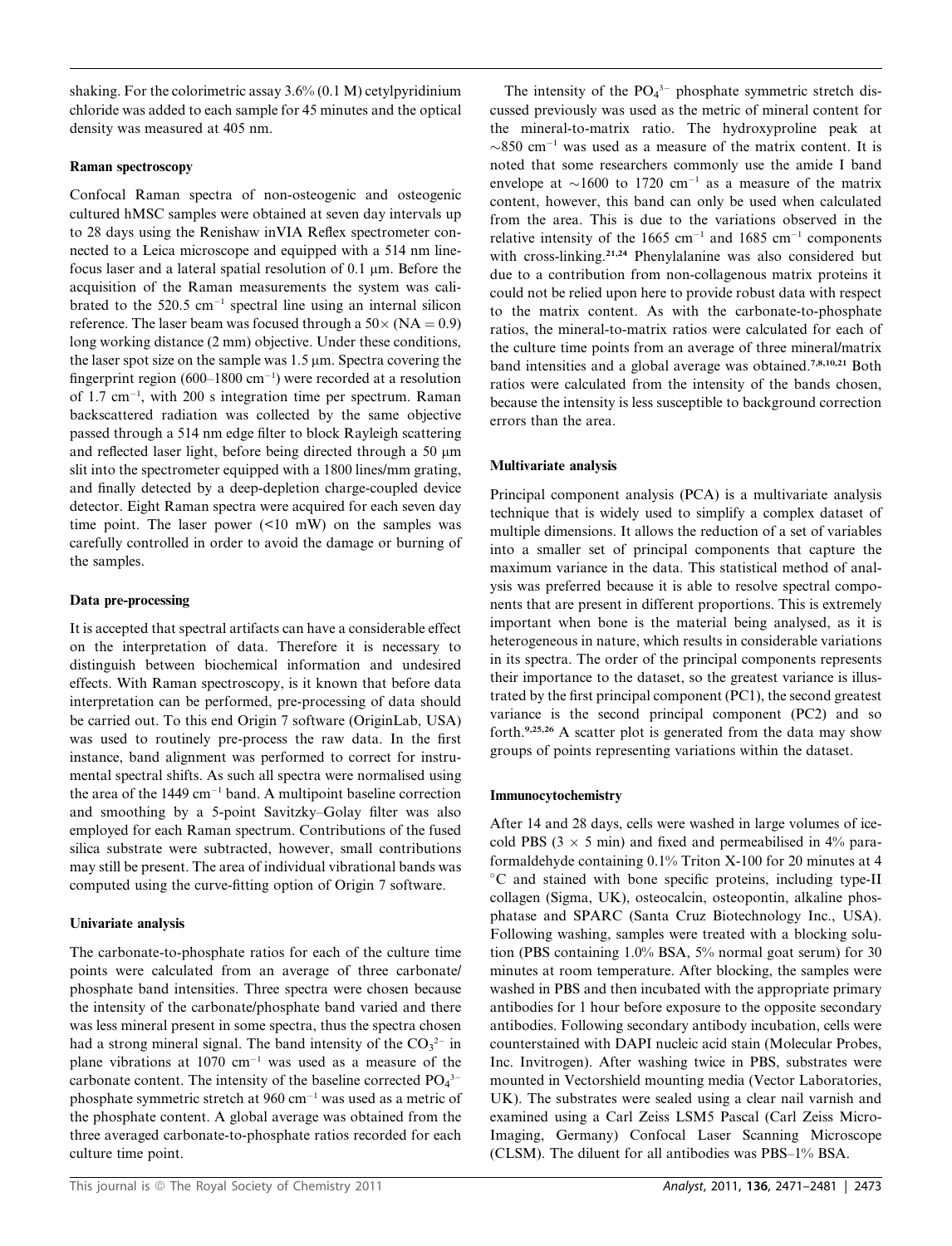#### Real time-polymerase chain reaction (RT-PCR)

In this study, the hMSC cells were cultured as outlined previously and the mRNA expression of collagen type-II was investigated at days 7, 14, 21 and 28 of culture. RNA was isolated using Tripure reagent (Roche Diagnostics, UK) according to the manufacturer's instructions. Briefly, cells were lysed for 5 minutes at room temperature. Chloroform was then added to the cell lysate and incubated for 15 minutes. For phase separation the sample was centrifuged at 6000g for 15 minutes at  $4^{\circ}$ C. For RNA isolation, RNA was precipitated by adding isopropanol, samples were mixed by inversion several times and incubated at room temperature for 10 minutes, samples were then centrifuged at 6000g for 15 minutes at 4 °C. The RNA pellet was washed with 75% ethanol and the sample was centrifuged at 6000g for 10 minutes. Following centrifugation and removal of ethanol the RNA pellet was air-dried for 5–10 minutes and the pellet resuspended in RNase free molecular biology grade water (Sigma-Aldrich, UK). RNA was quantified by measuring the absorbance at 260 nm. The concentration of the RNA was evaluated by A260/A280 ratio (at least 1.9 taken to be pure) using an Implen Nanospectrophotometer (Implen, Germany).

Following RNA extraction, first strand complementary DNA (cDNA) was synthesised using the transcriptor first strand cDNA synthesis kit (Roche Diagnostics, UK) with random hexamer primers according to the manufacturer's protocol. Briefly, the samples were incubated for 10 minutes at 25  $\,^{\circ}$ C, followed by 60 minutes at 50  $^{\circ}$ C. To inactivate reverse transcriptase activity the samples were heated to 85  $\degree$ C for 5 minutes. The cDNA reaction was performed in Thermo OCR Sprint (Thermo Electron Corporation, UK).

Quantitative real time PCR was carried out using a Roche Light-Cycler 2.0 (Roche, Mannheim, Germany), using the following primers: collagen-IIa (Col2A1) forward, 5'-TGGTGCTAATGGCGAGAAG-3' and reverse, 5'-CCCAGTCTCTCCACGTTCAC-3' (accession number: NM-001844.4) and GAPDH forward, 5'-AGCCACATCGCTCA-GACAC-3' and reverse 5'-GCCCAATACGACCAAATCC-3' (accession number NM-002046.3). hMSC cDNA was denatured at 95 °C for 10 min, and 45 cycles of three-step amplification (denaturation, 95 °C for 10 s; annealing, 60 °C for 15 s; and, elongation 72 °C for 10 s). At the end of the cycling, subsequent melt curve analysis was performed between 60 and 97  $^{\circ}$ C with a heating rate of 0.1  $\degree$ C s<sup>-1</sup> in continuous acquisition mode to check the specificity of amplication and the possible presence of byproducts. All samples were amplified in triplicate, and the GAPDH gene was used as the reference to normalise the data using the Roche software.

## Results and discussion

#### Cell morphology

Both non-osteogenic and osteogenic cell cultures underwent differing growth patterns, as expected. As can be seen in Fig. 1, for cells grown in non-osteogenic media, there was no evidence of mineral formation. Non-osteogenic hMSCs maintained a fibroblast-like morphology with a spindle-like shaped cell body throughout the 28 day culture period. The hMSCs grown in osteogenic media showed evidence of an opaque white growth on



Fig. 1 Phase contrast microscope image of hMSCs cultured for 28 days in non-osteogenic media. Magnification  $100\times$ .

the fused silica surface, which increased in both density and thickness over the culture period, however, mineralisation was not apparent during the first seven days of culture (as shown in Fig. 2A). From as early as day 7, hMSCs cultured in osteogenic media exhibited a different morphology. At this point the hMSCs lost their fibroblast appearance and became cuboidal in shape (as shown in Fig. 2A). By day 14 there was evidence of discrete patches of cellular/protein aggregation, and from the literature it is known that such aggregates occur prior to nodule formation and mineralisation (as shown in Fig. 2B). hMSCs cultured in osteogenic media for 21 and 28 days showed the formation of dense mineralised structures, which are described as "bone nodules" (as shown in Fig. 2C and D).<sup>7,8,21</sup> At day 28 there is also evidence to suggest that there are what is presumed to be migratory osteoblasts present at the outer regions of the cell monolayer and it is envisaged that if samples were to remain in culture in the presence of osteogenic media that new bone material would be laid down by these cells, although further work is required for confirmation. Similarly to Gentleman et al., the nodules formed from hMSCs occurred in discrete patches throughout the culture and cellular aggregation was observed preceding mineralisation.<sup>7</sup> Despite this, AR staining of osteogenic hMSCs revealed positive staining for calcium deposition which significantly increased through each 7 day interval (as shown in Fig. 3A–D). Quantification of AR staining of hMSCs



Fig. 2 Phase contrast images of hMSCs cultured in osteogenic media for 7 days (A), 14 days (B), 21 days (C) and 28 days (D). Magnification  $100 \times$ .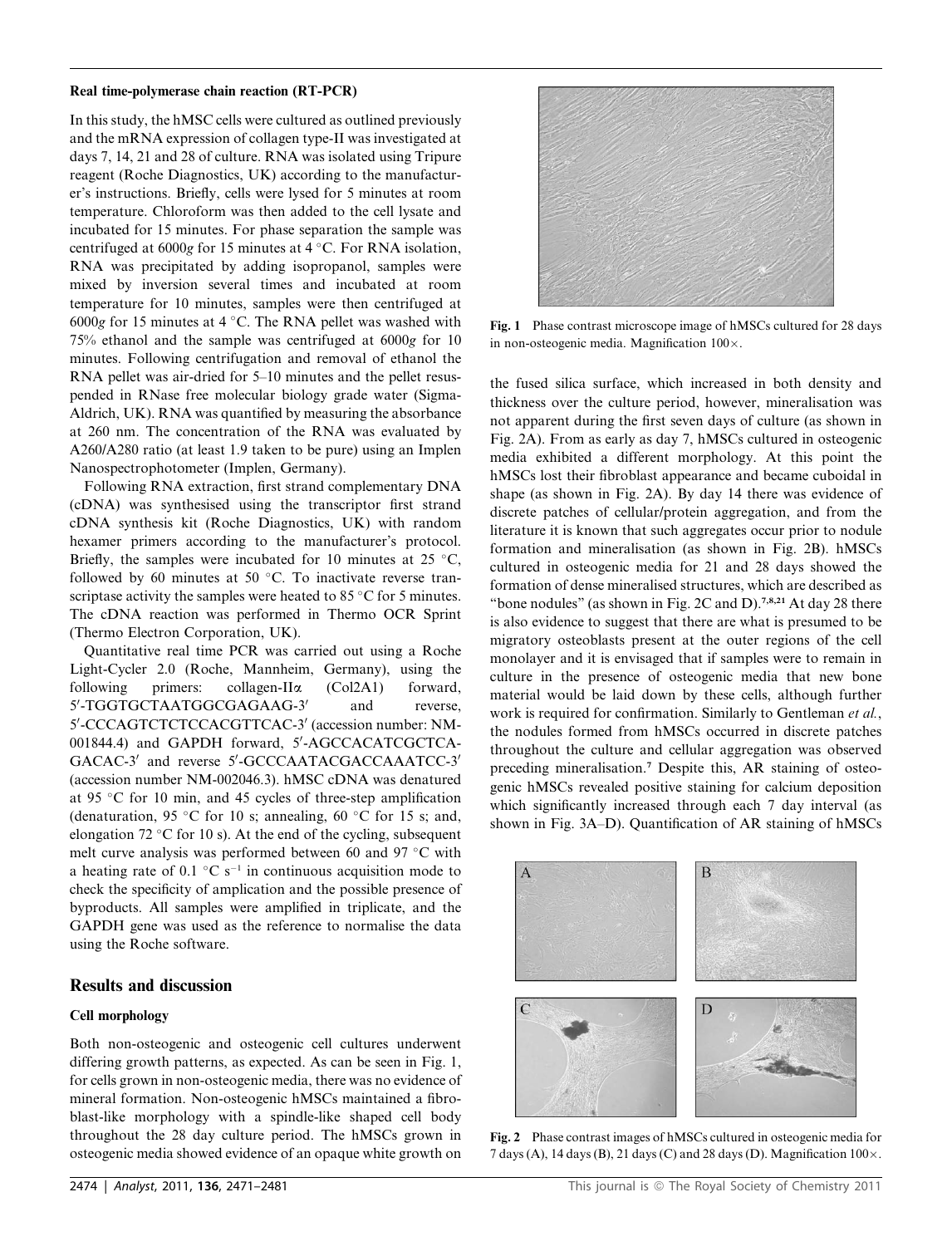

Fig. 3 Alizarin red staining of hMSCs cultured in osteogenic media for 7 days (A), 14 days (B), 21 days (C) and 28 days (D). Magnification 100 $\times$ . (E) Quantification of Alizarin red staining of hMSCs cultured in non-osteogenic and osteogenic media.

cultured in non-osteogenic media remains constant from days 0–14, with an increase observed between days 14–21, which is thought to be due to cell proliferation. The AR staining of hMSCs cultured in osteogenic media increases with culture time, with staining increasing rapidly between days 14–21 with day 28 showing the maximum amount of AR staining (as shown in Fig. 3E). Osteoblasts initiate the calcification process and produce what is referred to as osteoid. Osteoid is an intracellular

matrix composed of collagen fibrils and fibres combined with a proteinaceous component. During the process of ossification, hardening and calcification of the matrix occurs around the osteoid.27–29 It is therefore suggested that the significant increase of AR staining between days 14–21 is due to mineralisation and calcification of the osteoid laid down by osteoblasts.

The standard biological techniques used to assess morphology and histology provide information that is limited because it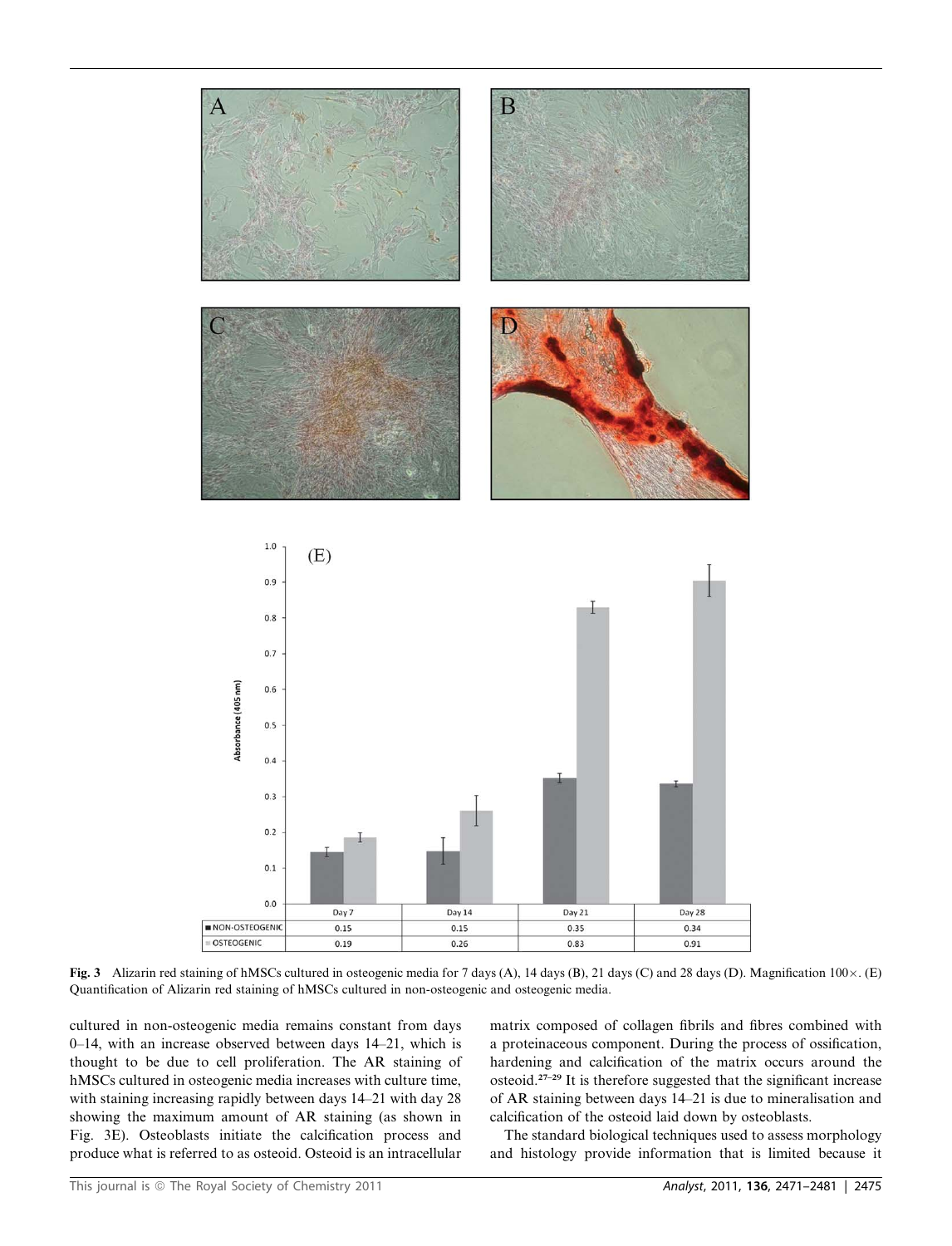cannot distinguish between nodules, therefore a different approach was required.

## Premineralised hMSCs

The Raman spectra of both non-osteogenic hMSCs and hMSCs grown in osteogenic media for 7 days (as shown in Fig. 4 and 5A, respectively) are dominated with protein features, including the amide I band (1659 cm<sup>-1</sup>), skeletal C-C vibrations (936 cm<sup>-1</sup>) and amide III vibrations (1284 cm $^{-1}$ ). Peaks indicative of lipids at 786, 1095, 1575 cm<sup>-1</sup> and phospholipids at 1065, 1127, 1301 cm<sup>-1</sup> are observed. C–N–H amide III stretches  $(1246 \text{ and } 1269 \text{ cm}^{-1})$ , hydroxyproline (950 cm<sup>-1</sup>) and proline (921 cm<sup>-1</sup>) are also evident. The Raman spectrum of hMSCs grown in non-osteogenic media show no evidence of a  $PO<sub>4</sub><sup>3-</sup>$  symmetric stretching band indicating that although the morphological characteristics of the cells changed as they became confluent there were no significant changes observed spectrally.

At day 14 there were no nodules formed in the culture so the protein/cell aggregates described previously were examined. The Raman spectrum of hMSCs cultured for 14 days in osteogenic media shows changes in the intensity of protein bands, however, the lipid and phospholipid peaks show no distinguishable differences (as shown in Fig. 5B). The regions in the spectra that correspond to the proteinaceous matrix of the cell aggregates reveal a Raman spectrum that can be associated with that of collagen type-II. A collagen type-II template is produced prior to bone mineralisation and is a known to be the main component of cartilage which is produced during endochondral ossification. Similar findings were observed by Gentleman et al. who after the analysing the covariance matrix revealed a correlation coefficient of 0.96 when comparing animal derived MSCs with type-II collagen.<sup>7</sup> In order to further confirm that collagen type-II was present, immunocytochemical localisation with antibodies to type-II collagen was performed on hMSCs cultured in osteogenic media for 14 days (as shown in Fig. 5C and D). Significant positive staining of collagen type-II was observed in the hMSC cell/protein aggregates present at day 14. Real-time PCR was then performed to investigate the expression of the collagen type-II gene through the 28 day culture and melt curve analysis was



Fig. 4 Raman spectra of hMSCs cultured in non-osteogenic media for 28 days.



Fig. 5 Raman spectra of premineralised hMSCs cultured in osteogenic media at day 7 (A), day 14 (B), day 21 (F), day 28 (G). Immunocytochemical localisation of type-II collagen in hMSCs cultured for 14 days in (C) non-osteogenic media and (D) osteogenic media. (E) Relative expression of hMSCs cultured in non-osteogenic media compared with the expression of hMSCs cultured in osteogenic media for 14 days determined by quantitative real-time reverse-transcriptase polymerase chain reaction (RT-PCR) of the type-II collagen (Col2A1) gene. Note that the  $y$  axis is a logarithmic scale.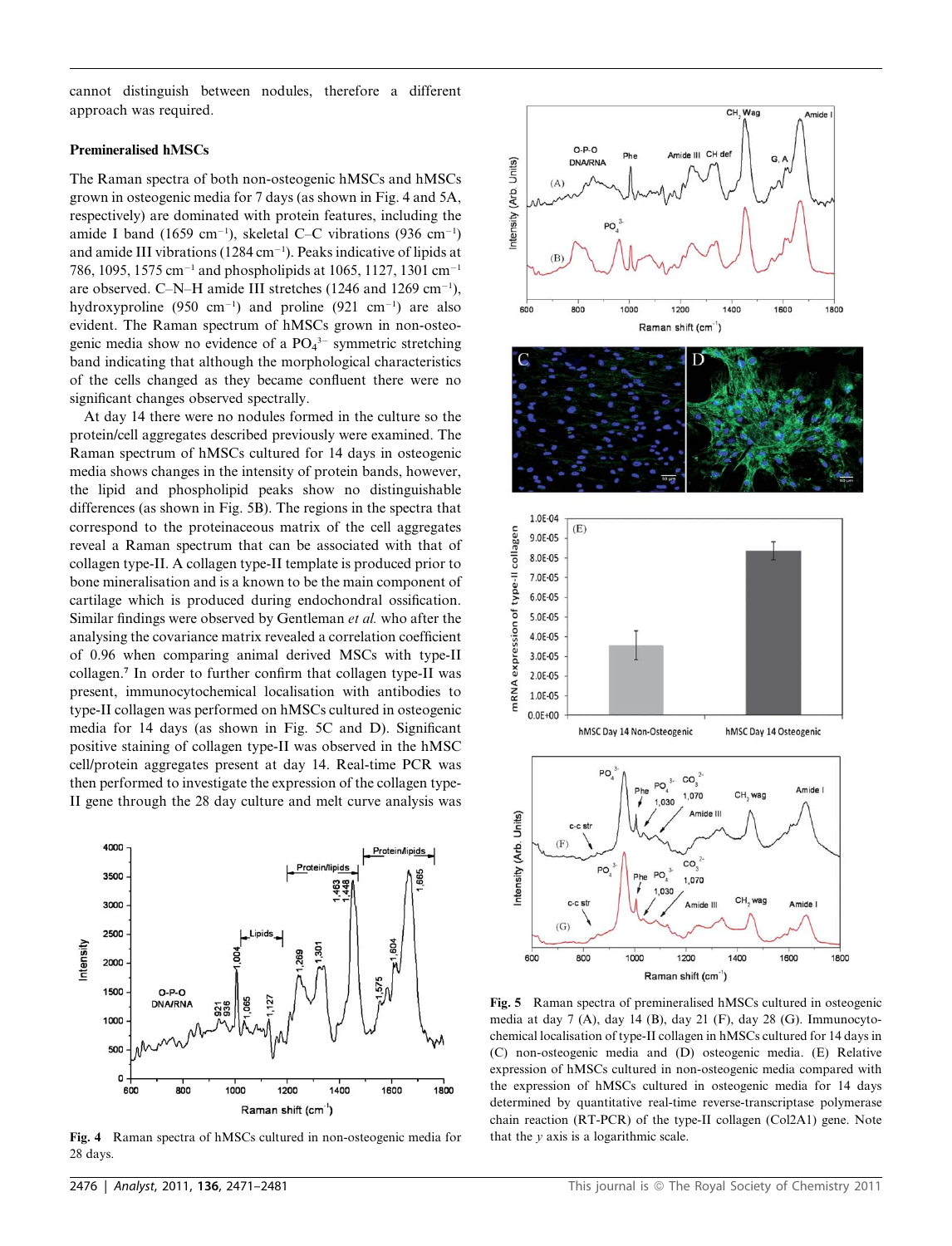

Fig. 6 Immunocytochemical localisation of bone specific proteins SPARC, osteocalcin, osteopontin and alkaline phosphatase of hMSCs culture in non-osteogenic media (A–D) and osteogenic media (E–H) for 28 days.

carried out to check the specificity of amplication and the possible presence of byproducts (not shown here). The gene expression for collagen type-II indicates a significant up-regulation at day 14 when compared to the day 14 control, as illustrated in Fig. 5E. The Raman spectrum of hMSCs cultured for 14 days in osteogenic media shows the inclusion of a  $PO<sub>4</sub><sup>3-</sup>$  symmetric stretch at approximately 960 cm<sup>-1</sup> in the spectra, indicating that although no nodule formation was observed, the cell/protein aggregates reveal the beginning of mineralisation. This therefore highlights that the cells have differentiated into osteoblasts, which have begun to calcify.<sup>7</sup>

## Mineralised hMSCs

By days 21 and 28, hMSCs cultured in osteogenic media contained mineralised nodules and the peaks indicative of collagen type-II were no longer detected in the Raman spectra. For these samples instead the Raman spectrum revealed bands that are characteristic of bone tissue and is dominated by the  $PO_4^{3-}$ symmetric stretch near  $960 \text{ cm}^{-1}$  which is associated with hydroxyapatite  $Ca_{10}(PO_4)_6(OH)_2$ . Weaker peaks are also observed at carbonate (substituted  $CO<sub>3</sub><sup>2-</sup>$  in plane vibrations  $1070 \text{ cm}^{-1}$ ) and phosphate (1030–1100 cm<sup>-1</sup>) modes (as shown in Fig. 5F and G). The de novo bone mineral is deposited on an ECM of which the main composition is collagen type-I. This can be observed in the Raman spectra by the inclusion of prominent protein bands including amide I ( $1665 \text{ cm}^{-1}$ ), amide III ( $1245-$ 1270 cm<sup>-1</sup>) and a CH<sub>2</sub> wag (1445 cm<sup>-1</sup>).<sup>7,10,11,21,30,31</sup> Immunocytochemistry was performed to confirm the presence of bone specific proteins, SPARC, osteocalcin, osteopontin, and alkaline phosphatase of hMSCs cultured for 28 days in both osteogenic and non-osteogenic media. Significant positive staining on osteogenic cultures is observed when compared to the nonosteogenic control taken at the same time-point, as shown in Fig. 6A–H.

The Raman spectra of the mineralised nodules observed at days 21 and 28 have similarities, however, changes in the mineral environment can be characterised by variations in the

phosphate band shape and frequency. Therefore univariate peak analysis was carried out to aid in the understanding of bone formation at different stages of development, as detailed in Table 2.7,9,24

The carbonate-to-phosphate ratios and mineral-to-matrix ratios for each of the culture time points were calculated from an average of three band intensities (as shown in Fig. 7A and B).7–10,21,24 The carbonate-to-phosphate ratio is a measure of the inclusion of carbonate into the mineral lattice. Fig. 7A shows the carbonate-to-phosphate ratios from hMSCs cultured in osteogenic media for up to 28 days. The carbonate-to-phosphate ratio for day 7 is not shown because the carbonate band intensity was too weak to allow accurate calculations to be performed. The other culture time points revealed an increase in the carbonateto-phosphate ratio and this occurred throughout the culture. It was observed that the carbonate-to-phosphate ratio was significantly higher in hMSCs cultured for 21 days when compared to those cultured for 14 days, suggesting that carbonate substitution occurred most rapidly between days 14 and 21. At day 28 the carbonate-to-phosphate ratio shows an increase from 0.36 to 0.37 indicating that carbonate substitution was significantly reduced after 21 days in culture. The mineral-to-matrix ratio of hMSCs cultured for 28 days was significantly higher between all culture time points and this increased with culture time, with the largest increase occurring between days 21 and 28. This suggested that an increased amount of mineral is found in older tissue (as shown in Fig. 7B). Mineral deposition occurs most rapidly during days 14 and 28 and as a consequence during this time the mineral-to-matrix ratio increased quite dramatically. Similarly, the extent of mineral crystallinity can be calculated from the FWHM of the  $PO<sub>4</sub><sup>3-</sup>$  band. Results indicate that the crystallinity of hMSCs cultured for 21 days in osteogenic media is significantly higher than the crystallinity observed for those at day 28, which is illustrated by a lower FWHM.<sup>7,9,24</sup> When all univariate peak analysis are taken together, this data suggests that although the hMSCs formed dense mineral at day 28, this mineral was of a lower crystallinity and had a higher degree of carbonate substitution than at day 21.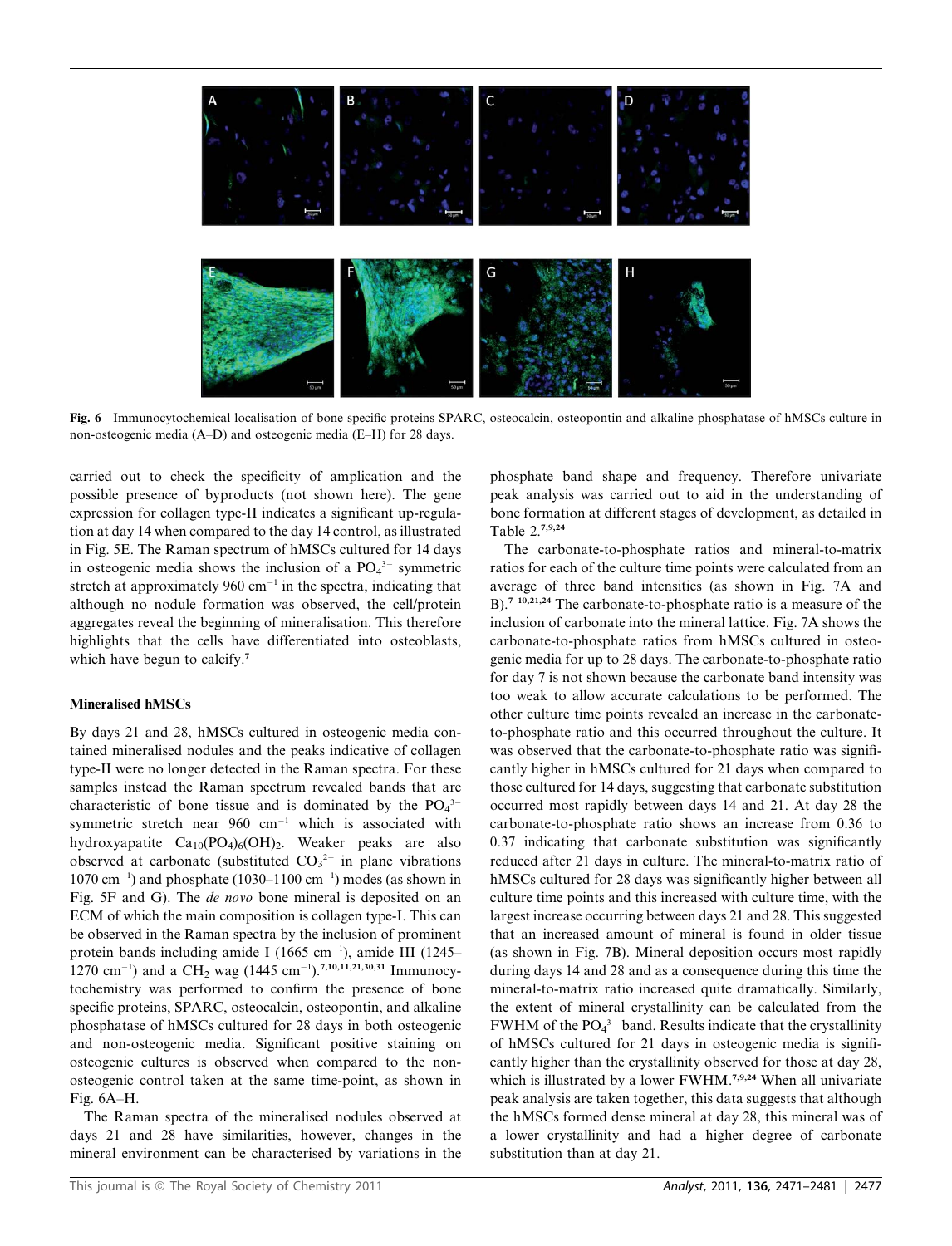|                  | Phosphate peak      |                   |                         |                              |  |
|------------------|---------------------|-------------------|-------------------------|------------------------------|--|
|                  | $Frequency/cm^{-1}$ | $FWHM/cm^{-1}$    | Mineral-to-matrix ratio | Carbonate-to-phosphate ratio |  |
| Day 7 $(n = 8)$  | _                   |                   | $0.38 \pm 0.52$         |                              |  |
| Day 14 $(n = 8)$ | $960.72 \pm 1.96$   | $75.04 \pm 39.51$ | $7.47 \pm 4.17$         | $0.19 + 0.20$                |  |
| Day 21 $(n = 8)$ | $958.84 \pm 0.93$   | $72.19 \pm 4.86$  | $19.14 \pm 1.42$        | $0.36 \pm 0.86$              |  |
| Day 28 $(n = 8)$ | $960.2 \pm 1.43$    | $92.2 \pm 8.09$   | $35.16 \pm 5.95$        | $0.37 \pm 0.17$              |  |

**Table 2** Table detailing the phosphate peak  $(PO<sub>4</sub><sup>3-</sup>)$  parameters and mineral properties as determined by univariate analysis carried out by curve fitting Raman spectra of hMSCs cultured for  $7-28$  days. *n* Represents the number of spectra used for each group

Univariate analysis enabled differences in crystallinity to be monitored. This was determined by resolving changes of the phosphate band shape and frequency, however, such analysis is unable to characterise the various mineral environments that are present in bone. Therefore, multivariate techniques including PCA and factor analysis were performed on the Raman spectra of day 28 hMSCs cultured in osteogenic media. The 2D plot comparing the four different culture time points for the osteogenic hMSCs is displayed in Fig. 8A. By focusing first on the



**Fig. 7** (A) Carbonate-to-phosphate ratio ( $CO<sub>3</sub><sup>2</sup>$ -, 1070 cm<sup>-1</sup>; PO<sub>4</sub><sup>3-</sup>, 960 cm<sup>-1</sup>) from hMSCs cultured in osteogenic media for 28 days. Day 7 is not shown because the carbonate band intensity is too weak to allow an accurate calculation. (B) Mineral-to-matrix ratio  $(PO<sub>4</sub><sup>3-</sup>, 960 cm<sup>-1</sup>;$ Hydroxyproline 850 cm<sup>-1</sup>) from hMSCs cultured in osteogenic media for 28 days. The values shown are averaged carbonate-to-phosphate ratios and mineral-to-matrix ratios for each time point.

difference between the four culture times, a clear discrimination can be seen between all time points as expected from the differences seen in their Raman spectra. PC1 and PC2 show a clear difference between the hMSCs at days 21 and day 28 which are clustered in quite compact groups while the score plot showed that the hMSCs at days 7 and 14 are considerably more scattered. PC1 and PC2 account for 54% and 30% of the variance of data, respectively, however, PC2 is the distinguishing PC that is responsible for group separation. While there is distinct clustering of the four time points, overlap is still present which is presumably due to their many functional aspects. It also highlights that there are chemical and molecular differences between the culture times. Overall, PCA shows good separation in the



Fig. 8 (A) 2D scatter plot using scores of PC1 and PC2 of Raman spectra of hMSCs cultured in osteogenic media for 7–28 days and (B) plot of the loadings corresponding to the first three principal components.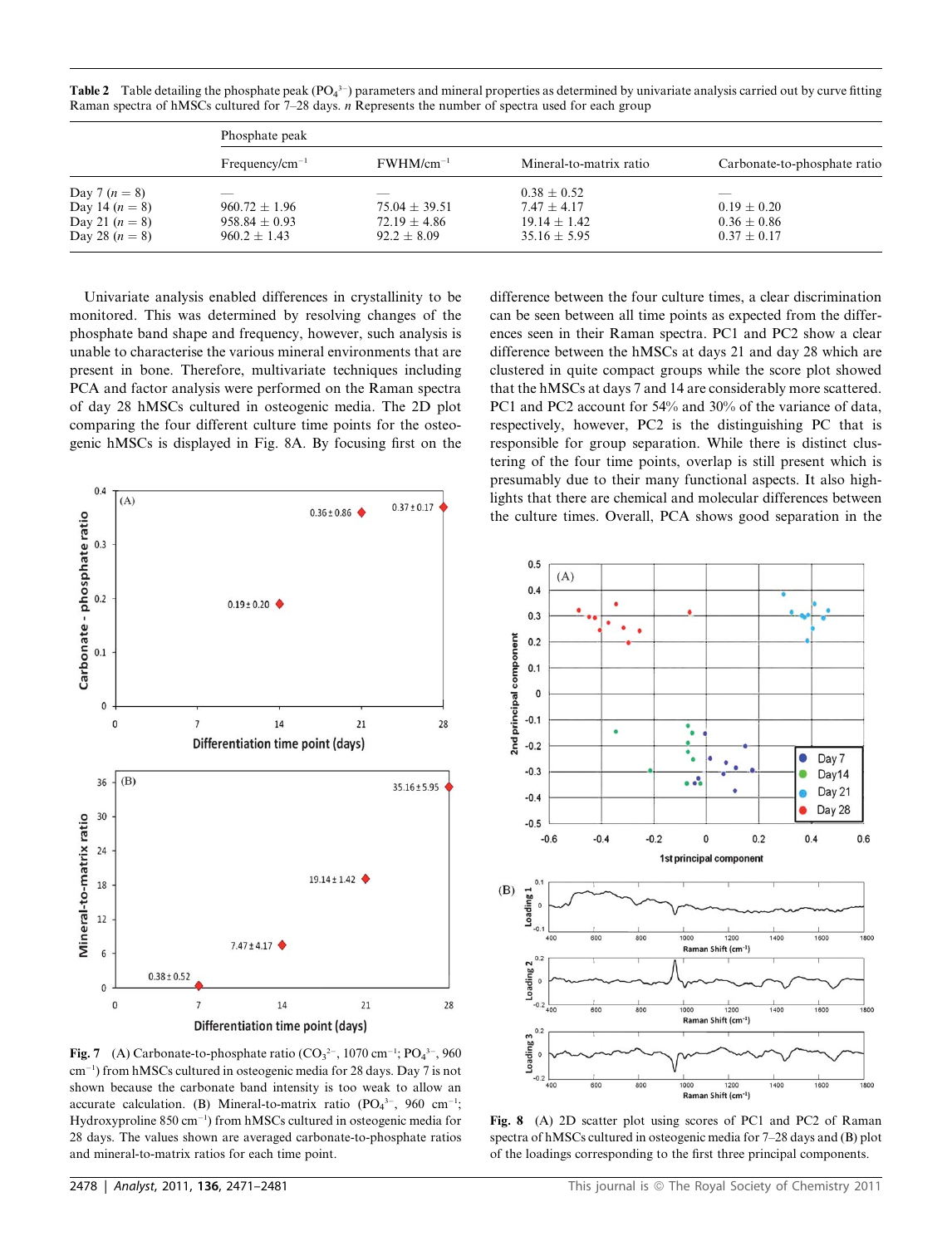

Fig. 9 Factor analysis of mineralised nodules after 14, 21 and 28 days in culture. (A) Matrix factor describing the protein component of mineralised nodules of hMSCs. Mineral factors produced for day 14 (B), day 21 (C and D) and day 28 (E and F).

Raman spectra of hMSCs cultured for 21 and 28 days but no major separation in the Raman spectra at days 7 and 14 is observed. The corresponding loading plots, shown in Fig. 8B, highlight the possible changes which fall around  $500-1000$  cm<sup>-1</sup>, and more specifically  $\sim 960$  cm<sup>-1</sup>. With regards to the spectra of mineralised nodules, the principal components can be added and subtracted from one another (rotated) resulting in 'factors' that represent the various mineral and matrix components that are present in a sample. As mentioned previously, both the position and shape of the  $PO_4^{3-}$  band highlight changes in mineral

crystallinity, therefore it is especially important when factor analysis is used to reveal how various tissue components change during the culture.7,9

Generally the apatite environments of mineralised tissue can be classified into three broad mineral categories which contain three different  $PO<sub>4</sub><sup>3-</sup>$  band frequencies. A disordered amorphous apatite lattice is represented by a band with a Raman shifted frequency between 945 and 950 cm<sup>-1</sup>. It is not known if this band frequency originates from an amorphous calcium phosphate or from an A-type carbonate substitution where carbonate is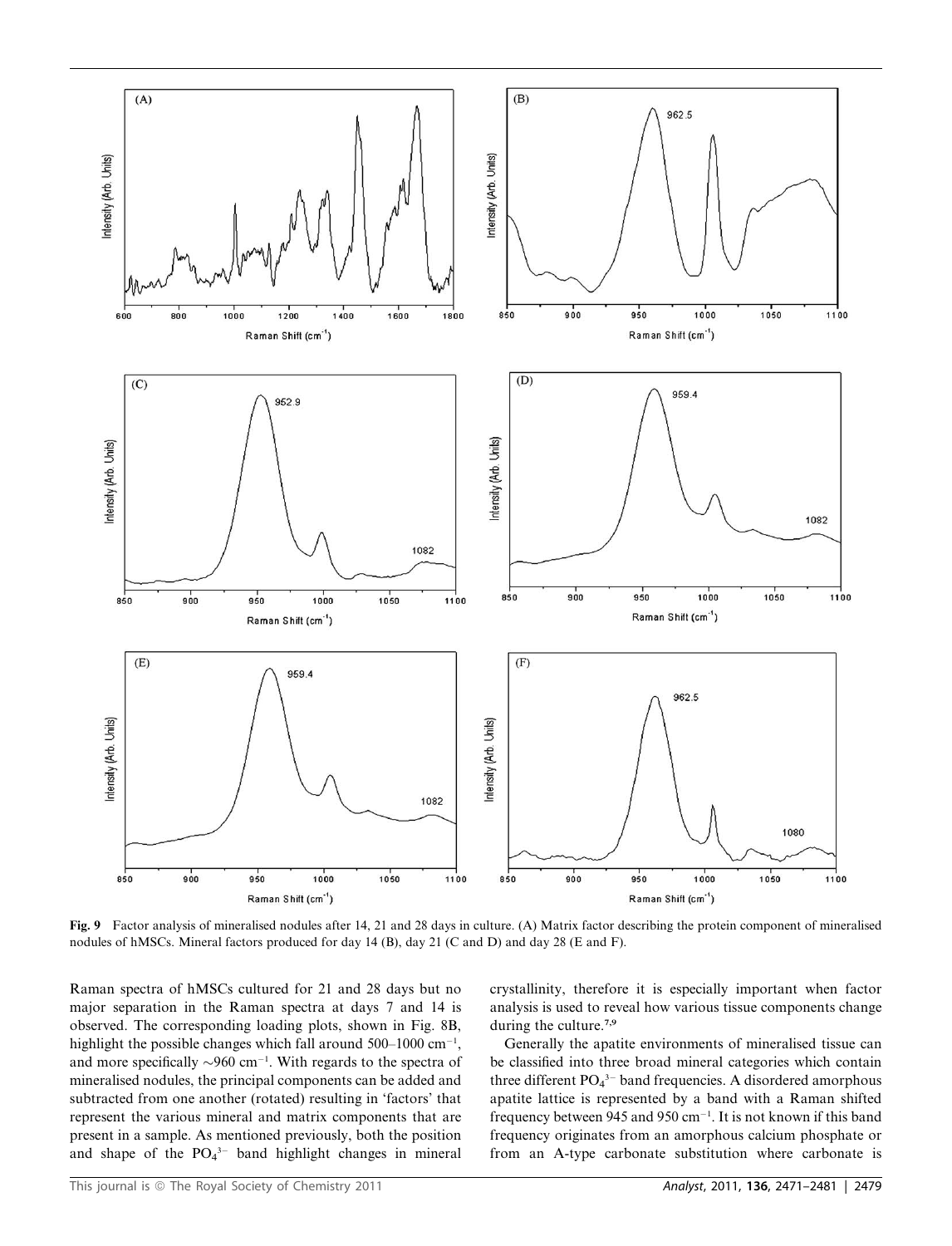substituted for hydroxide; therefore, the term disordered phosphate is used to describe this mineral species. A B-type carbonate-substituted apatite produces a Raman frequency between the region of 955 and 959  $cm^{-1}$ . Finally, in a crystalline non-substituted hydroxyapatite, the  $PO<sub>4</sub><sup>3-</sup>$  band frequency is between  $962$  and  $964 \text{ cm}^{-1}$ .  $9,21,32-34$  Bone tissue is a complex material that is composed of various amounts of each of these three mineral species, and consequently, the resulting  $PO_4^3$  band is a sum of all three bands. The most commonly identified mineral species in the spectrum of bone tissue is a carbonated apatite phosphate.<sup>9</sup> Hence, in a Raman spectrum the frequency and position of the phosphate band is in the  $955-959$  cm<sup>-1</sup> region. This band is symmetric due to the inclusion of varying amounts of disordered phosphate and the more crystalline nonsubstituted phosphate to the left and right sides of the main band.7,9 Factor analysis of differentiated hMSC produced one mineral factor for day 14, and two mineral factors for both days 21 and 28, respectively, (as shown in Fig. 9A–F). At day 21 the two dominant mineral species factors indicate an amorphous phosphate species (as shown in Fig. 9C) and a B-type carbonatesubstituted apatite (as shown in Fig. 9D). Similarly factors of day 28 hMSCs yielded a B-type carbonate-substituted apatite (as shown in Fig. 9E) and a crystalline non-substituted hydroxyapatite, as shown in Fig. 9F. In contrast, factor analysis of day 14 produced only one mineral factor: a crystalline nonsubstituted hydroxyapatite (Fig. 9B). Gentleman et al. indicated that the Raman signal of synthetic carbonated hydroxyapatite is similar to that observed of a crystalline non-substituted apatite which was observed at day 14.<sup>7</sup> This data indicates that the hMSCs nodules examined at days 21 and 28 contained mineral species that are similar to what is expected in native bone, namely a disordered amorphous apatite, a B-type carbonate-substituted apatite and a crystalline non-substituted hydroxyapatite. In contrast, day 14 was dominated by one mineral factor which can be compared to synthetic hydroxyapatite. This time point failed to exhibit the more complex interaction of mineral species observed at days 21 and 28.7,9,11,30,31

## **Conclusion**

These findings suggest that during the early stages of the osteogenic differentiation of hMSCs, a collagen type-II template is produced before mineralisation occurs, therefore this reflects the process of endochondral ossification that was described previously. Briefly, this process is initiated by the hMSCs which aggregate in areas of bone formation. The cells then develop into chondrocytes that differentiate and become hypertrophic giving rise to osteoblasts which lay down bone matrix resulting in the formation of hydroxyapatite in the matrix. The collagen type-II observed at early culture did not continue throughout the 28 days, instead the cells created a protein dominated ECM that mineralised over culture time. The hMSC nodules at days 21 and 28 each contain two mineral species, that are similar to those observed in native bone. Due to the different mineral factors at days 21 and 28 it is suggested that similar to native bone, the remodeling is continuous throughout the culture and is reflected in a combination of older and newer bone being present. Both the carbonate-to-phosphate ratio and the mineral-to-matrix ratio increased with culture times which further suggests that the

various mineral species observed can be compared to native bone. Day 14 hMSC aggregates failed to produce combinations of multiple mineral species and had a significantly lower carbonate-to-phosphate ratio than bone nodules formed at days 21 and 28 of culture. This suggests that although hMSCs at day 14 produced less mineral, the mineral that was detected can be related to the crystalline, non-substituted mineral found in synthetic hydroxyapatite.

One vital issue when considering the transfer of regenerative medicine into the clinical setting is the ability to determine the success of such products to replicate the functionality of their tissue of origin. Here mesenchymal stem cells were obtained from a healthy human donor and were directed towards an osteogenic lineage, samples were taken at seven day intervals from days 7 through to day 28. Differences were observed between hMSCs at early culture and at late culture. hMSCs at days 21 and 28 formed a bone material that had many similarities to that of native bone, namely, increasing carbonate-to-phosphate and mineral-tomatrix ratios and various mineral species. In contrast, hMSCs at day 14 showed various differences with regards to the composition and development. These findings could potentially have a significant impact on the assessment of bone quality and were only possible when combining both biological and materialbased techniques, namely Raman spectroscopy.

# Acknowledgements

The authors would like to acknowledge the support of the Tyndall National Institute. This support was provided through the SFI-funded National Access Programme (Project NAP303). Financial support from the Northern Ireland Department of Employment and Learning (DEL) under the Cross Border Research and Development Funding Programme—Strengthening the All-Island Research Base (Grant Number UU005) is greatly acknowledged.

# References

- 1 F. R. Rose and R. O. Oreffo, Bone tissue engineering: hope vs hype, Biochem. Biophys. Res. Commun., 2002, 292(1), 1–7.
- 2 I. B. Black and D. Woodbury, Adult rat and human bone marrow stromal stem cells differentiate into neurons, Blood Cells, Mol. Dis., 2001, 27(3), 632–636.
- 3 D. Bosnakovski, Isolation and multilineage differentiation of bovine bone marrow mesenchymal stem cells, Cell Tissue Res., 2005, 319(2), 243–253.
- 4 S. Shirasawa, In vitro chondrogenesis of human synovium-derived mesenchymal stem cells: optimal condition and comparison with bone marrow-derived cells, J. Cell. Biochem., 2006, 97(1), 84–97.
- 5 S. P. Bruder, et al., Bone regeneration by implantation of purified, culture-expanded human mesenchymal stem cells, J. Orthop. Res., 1998, 16, 155–162.
- 6 S. P. Bruder, et al., Mesenchymal stem cells in osteobiology and applied bone regeneration, Clin. Orthop. Relat. Res., 1998, S247– S256.
- 7 E. Gentleman, R. J. Swain, N. D. Evans, S. Boonrungsiman, G. Jell, M. D. Ball, T. A. V. Shean, M. L. Oyen, A. Porter and M. M. Stevens, Comparative materials differences revealed in engineered bone as a function of cell-specific differentiation, Nat. Mater., 2009, 8(9), 763–770.
- 8 S. Stewart, et al., Trends in early mineralization of murine calvarial osteoblastic cultures: a Raman microscopic study, J. Raman Spectrosc., 2002, 33(7), 536–543.